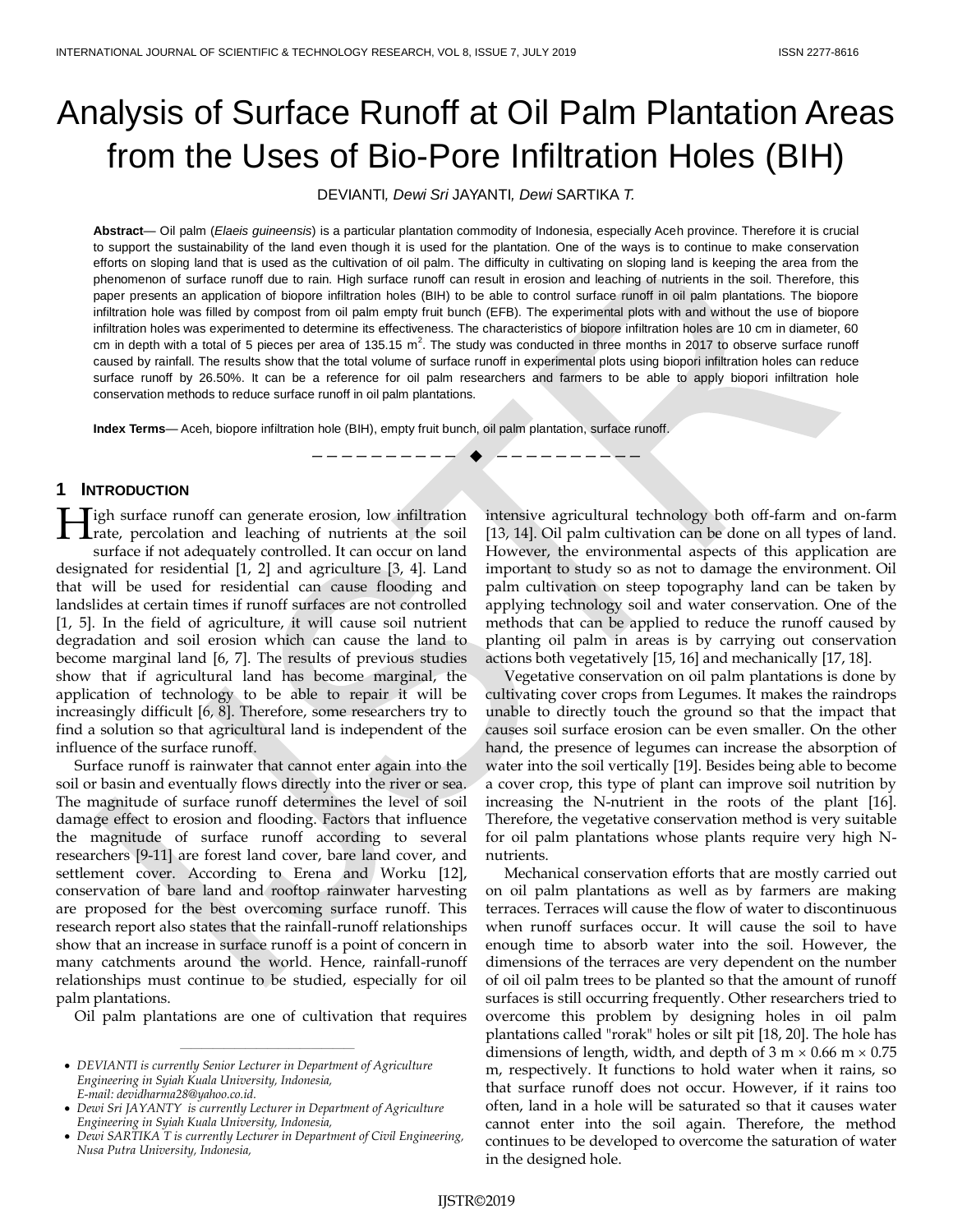From the phenomenon of previous research, it is known that conservation on oil palm plantations is important to be implemented so that cultivation can continue and the land is not degraded. From previous research, it was known that the conservation method carried out was still separate between vegetation conservation methods and mechanical conservation. Hence, in this study, researchers combined two conservation techniques, namely vegetative conservation with cover crops (*Mucuna pruriens* L.) (cover crops) and mechanical conservation namely biopore infiltration holes (BIH) filled with compost from oil palm empty fruit bunches (EFB). The application of biopore infiltration technology aims to increase the number and pore area in the soil. With the increase in the pore area, the volume of water infiltration into the soil will increase so that it can reduce runoff and erosion. Therefore, this study aims to understand the effect of the application of BIH on surface runoff in the oil palm plantations.

# **2 MATERIAL AND METHODS**

# **2.1 Description of the Research Area**

This research was conducted at the oil palm plantation in Sultan Daulat District, Subulussalam City, Aceh Province, Indonesia. The research was conducted from February to May 2017. The geographical location of the study is located at position 02 ° 27 '30" - 03 ° 00 '00" North Latitude and 0 97 ° 45 '00' - 98 ° 10 '00" East Longitude with an area of 13,910 ha.

The soil properties of the land used in this study are presented in Table 1. The sand, silt and clay soil fractions in the study locations were 33%, 46%, and 21% respectively. Based on these proportions it can be concluded that the type of soil is included in the clay texture class. The porosity of the land at the study location was 51.07%. Soil permeability at the study site was  $2.26$  cm $\cdot$ h<sup>-1</sup>. The content of soil organic matter before the research was carried out was 1.32%.

|  |  |  |  |  |  |  |  |  |  |  |  |  | Table 1. Hydrology of the research area |  |  |
|--|--|--|--|--|--|--|--|--|--|--|--|--|-----------------------------------------|--|--|
|--|--|--|--|--|--|--|--|--|--|--|--|--|-----------------------------------------|--|--|

| No | Criteria                | Value                                    |
|----|-------------------------|------------------------------------------|
|    | Texture                 | 33% sand, 46% silt, 21% clay             |
| 2  | Permeability            | $2.26$ cm $\cdot$ h <sup>-1</sup>        |
| 3  | Water transfer rate     | $0.15 - 0.30$ in $\cdot$ h <sup>-1</sup> |
| 4  | Porosity                | 51.07                                    |
| 5  | Organic matter          | 1.32                                     |
| 6  | <b>Potential Runoff</b> |                                          |
|    | Land Hydrology Group    |                                          |

# **2.2 Measurement Procedure**

This research was conducted by direct observation in the field. There are two research plots, namely (i) plots on oil palm land with cover crops (*Mucuna pruriens* L.) and (ii) plots on oil palm land that have cover crops of cover crops (*Mucuna pruriens* L.) with biopori infiltration holes (BIH). The plot was designed on a 5-year-old oil palm with a slope of around 27.78%; each plot area was 135.15 m2 with a rectangular area of 132 m2 and a trapezoidal area of 3.15 m2. The distance between two plots is 50 cm. The plot description can be presented in Figure 1. Data measurement is carried out every 24 hours during each rain

event. Rainfall is measured using the automatic weather station (AWS).

The runoff plot is designed with a boundary using an iron plate which serves to limit surface runoff. The plate has a height of 20 cm where 10 cm will be plugged into the ground. A 50-liter capacity tank was placed at the end of the experimental plots to accommodate runoff. Biopore infiltration holes are mounted six holes that are 10 cm in diameter. The distance of the hole to the center of the oil palm plant is 4.5 m from the front and 3.8 m from the side. The biopore hole is filled with 3 kg of EFB compost.



Fig. 1 Experimental research plot

The volume of surface runoff  $(V_r)$  is measured for each rainfall event in each plot by measuring the volume of water in the reservoir  $(V_1)$  and the sediment soil  $(V_t)$ . The volume of surface runoff can be determined following Equations 1 and 2 [21].

$$
V_r = V_1 - V_t \tag{1}
$$

$$
V_t = \frac{m}{B_d} \tag{2}
$$

where *Vr*-volume surface runoff (*cm*<sup>3</sup> ); *V1*-volume of water in the reservoir (*cm<sup>3</sup>* ); *Vt*-volume of sediment (*cm<sup>3</sup>* ); *m*-the soil mass (*gr*); *Bd*-bulkdensity (*grcm-3* ).

#### **3 RESULTS AND DISCUSSION**

#### **3.1 Rainfall Measurement**

Rainfall is one type of precipitation in the tropics and is a controlling factor for the hydrological process. Indonesia is in the tropical climate zone. This type of climate usually has a characteristic of seasonal variations, namely high rainfall in the rains season and deficient rainfall in the dry season. Figure 2 shows a graph of rainfall that occurred during the study. During the study, there were 30 rain events with a total rainfall of 779.4 mm. Relative rainfall varies from the highest rainfall of 127 mm, and the lowest rainfall is 1.8 mm. The average rainfall during the study was 25.98 mm.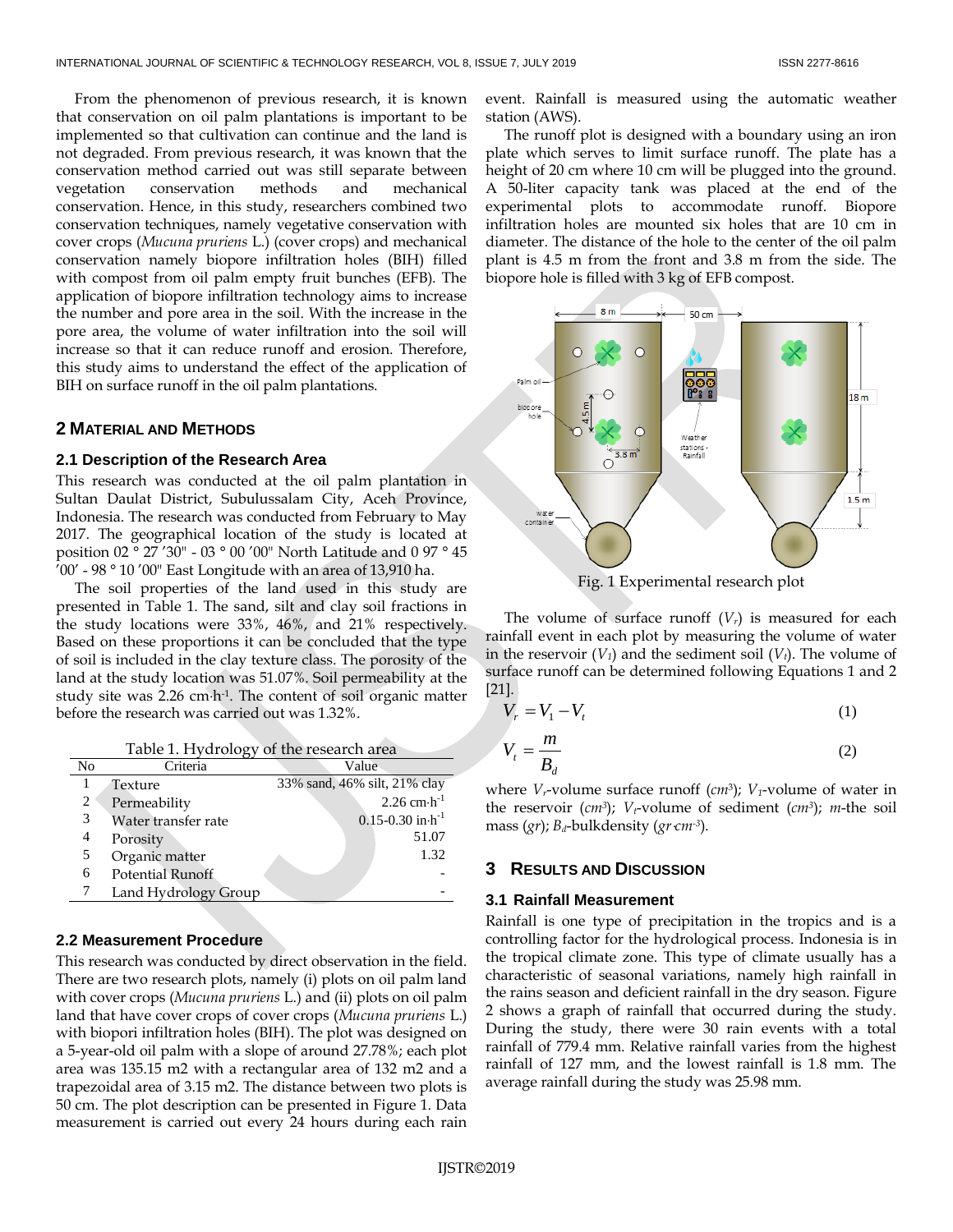### **3.2 Surface Runoff each Experiment Plot**

The application of biopore infiltration holes turned out to produce different surface runoff without the mounting of biopore infiltration holes. The application of biopore infiltration holes results in the lower surface runoff than runoff in plots without biopore infiltration holes. Surface runoff in the two experimental plots is shown in Figure 2. These results indicate that the surface runoff produced in plots without biopore infiltration holes is on average higher by 0.008 mm compared to plots using biopore infiltration holes. It indicates that there is an effect of reducing the magnitude of runoff with the application of biopore infiltration holes.



If observed from the total surface runoff that occurred during 30 rain events between plots without using biopore infiltration holes using biopore infiltration holes there was a difference of 0.23 mm. It indicates that overall surface runoff reduction was 26.50% by applying the biopore infiltration hole. It is thought to be caused by an increase in the content of organic material in the biopore holeThe results showed an increase in the content of organic matter in the experimental plots with biopore infiltration holes become 59.51%. It results in increased effectiveness of BIH in infiltration, besides being a reservoir of water can also increase nutrient levels of soil and plants [22].

# **3.3 Correlation between Rainfall and Surface Runoff**

Rainfall that exceeds infiltration capacity will cause surface runoff and it is little will enter the soil as groundwater. The increase in surface runoff in line with the increase in rainfall can be seen in Figure 3. Rainfall that occurs in a long time will produce a large surface runoff even though it still depends on the intensity of the rainfall and the quantity of rainfall that happens. Extreme events during rain were 127 mm and produced surface runoff of 0.118 mm in plots without using biopore infiltration holes. This is caused by rainfall that occurs in a long time and is close to a constant infiltration capacity resulting in high surface runoff. It is in line with the results of several researchers [23, 24] which states that the surface runoff is very closely related to the intensity of rainfall. Therefore, methods to reduce the impact of the rain intensity of essential to continue being developed.

The coefficient of determination of the relationship between rainfall and surface runoff that occurs in plots without using biopore infiltration holes is 76.31%. However, the coefficient of determination of rainfall relations with surface runoff in plots that have biopore infiltration holes is 69.00%. It indicates that there is a strong relationship between rainfall and runoff in plots without using biopore infiltration holes. Furthermore, this relationship begins to decrease if compared with the experimental plot that uses biopore infiltration holes. It is thought that it was caused by runoff in the experimental plot using biopore infiltration holes not only affected by the magnitude of rainfall. It is in line with the results of the research [25] which reported that the phenomenon of the decrease in the relationship between rainfall and runoff can be caused by factors such as increased organic matter, changes in physical, mechanical and chemical properties of the soil content. It makes the soil in the plots that use biopore infiltration holes better at absorbing water than without using biopore infiltration holes. Thus, it causes lower runoff.



Fig. 3 Correlation rainfall with surface runoff

## **4 CONCLUSION**

The application of biopore infiltration holes (BIH) filled with empty fruit bunch (EFB) compost can reduce surface runoff until 26.50%. Decreasing the quantity of runoff occurs because of the ability of the soil to enter water into the soil through biopore infiltration holes. The rainfall that occurs in the experimental plot correlates with the amount of surface runoff in the plot with BIH and without BIH. The coefficient of determination with BIH is 9.58% less than without using BIH. It shows that the occurrence of surface runoff in the use of BIH can reduce its association with rainfall. Therefore, it can be concluded that efforts to control surface runoff by applying biopore infiltration holes are quite effective in reducing surface runoff on oil palm plantation areas that are steep topographical. It can be a reference for oil palm farmers to control adverse runoff on their oil palm plantations.